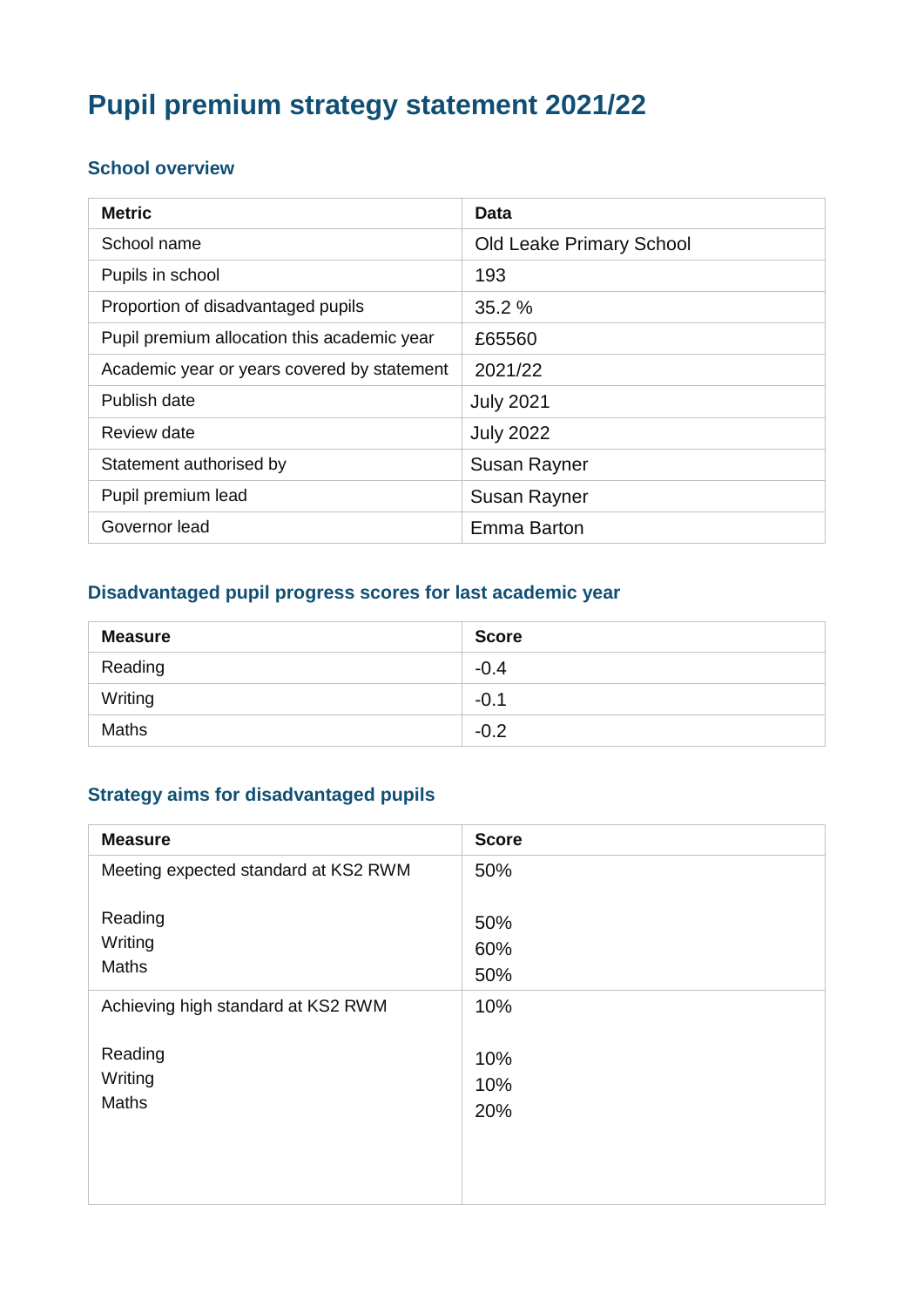| <b>Measure</b>                                                                                                      | <b>Activity</b>                                                                                                                                                                                                                                                                                                            |                      |  |  |
|---------------------------------------------------------------------------------------------------------------------|----------------------------------------------------------------------------------------------------------------------------------------------------------------------------------------------------------------------------------------------------------------------------------------------------------------------------|----------------------|--|--|
| Priority 1<br>To narrow the attainment gap<br>between disadvantaged and non-<br>disadvantaged pupils                | Ensure all relevant staff have received paid for training to deliver the<br>"Little Wandle' scheme effectively. Delivered by Equate English Hub and<br>Little Wandle directly to ensure that disadvantaged pupils obtain the<br>required attainment outcomes against their peers nationally based on<br>the Phonics Check. |                      |  |  |
| Priority 2<br>For all disadvantaged pupils in<br>school to make or exceed<br>nationally expected progress<br>rates. | Work with the English Hubs to ensure all progress scores for<br>disadvantaged pupils are in the positive range at the end of KS2 in<br>Reading and Writing.                                                                                                                                                                |                      |  |  |
| Barriers to learning these priorities<br>address                                                                    | Attainment on entry to school is below national average and in<br>some instances, significantly below                                                                                                                                                                                                                      |                      |  |  |
|                                                                                                                     | Poor language acquisition due to limited experiences in early<br>childhood                                                                                                                                                                                                                                                 |                      |  |  |
|                                                                                                                     | Parental engagement with school and children's learning is<br>inconsistent                                                                                                                                                                                                                                                 |                      |  |  |
|                                                                                                                     | limited perseverance, resilience and aspiration                                                                                                                                                                                                                                                                            |                      |  |  |
|                                                                                                                     | Behaviour <i>i.e.</i> pupils with specific social and emotional needs<br>which impact on learning                                                                                                                                                                                                                          |                      |  |  |
|                                                                                                                     | High prevalence of additional needs amongst pupils eligible for<br>pupil premium                                                                                                                                                                                                                                           |                      |  |  |
| Projected spending                                                                                                  |                                                                                                                                                                                                                                                                                                                            |                      |  |  |
|                                                                                                                     |                                                                                                                                                                                                                                                                                                                            | £                    |  |  |
|                                                                                                                     | Maths tuition<br>Intervention (HC)<br>Training                                                                                                                                                                                                                                                                             | 1983<br>8908<br>4000 |  |  |
|                                                                                                                     | <b>Total Projected Spend</b><br>14891                                                                                                                                                                                                                                                                                      |                      |  |  |

# **Teaching priorities for current academic year**

| Aim                 | Target                                                         | <b>Target date</b> |
|---------------------|----------------------------------------------------------------|--------------------|
| Progress in Reading | Achieve national average progress<br>scores in KS2 Reading (0) | <b>July 2022</b>   |
| Progress in Writing | Achieve national average progress<br>scores in KS2 Writing (0) | <b>July 2022</b>   |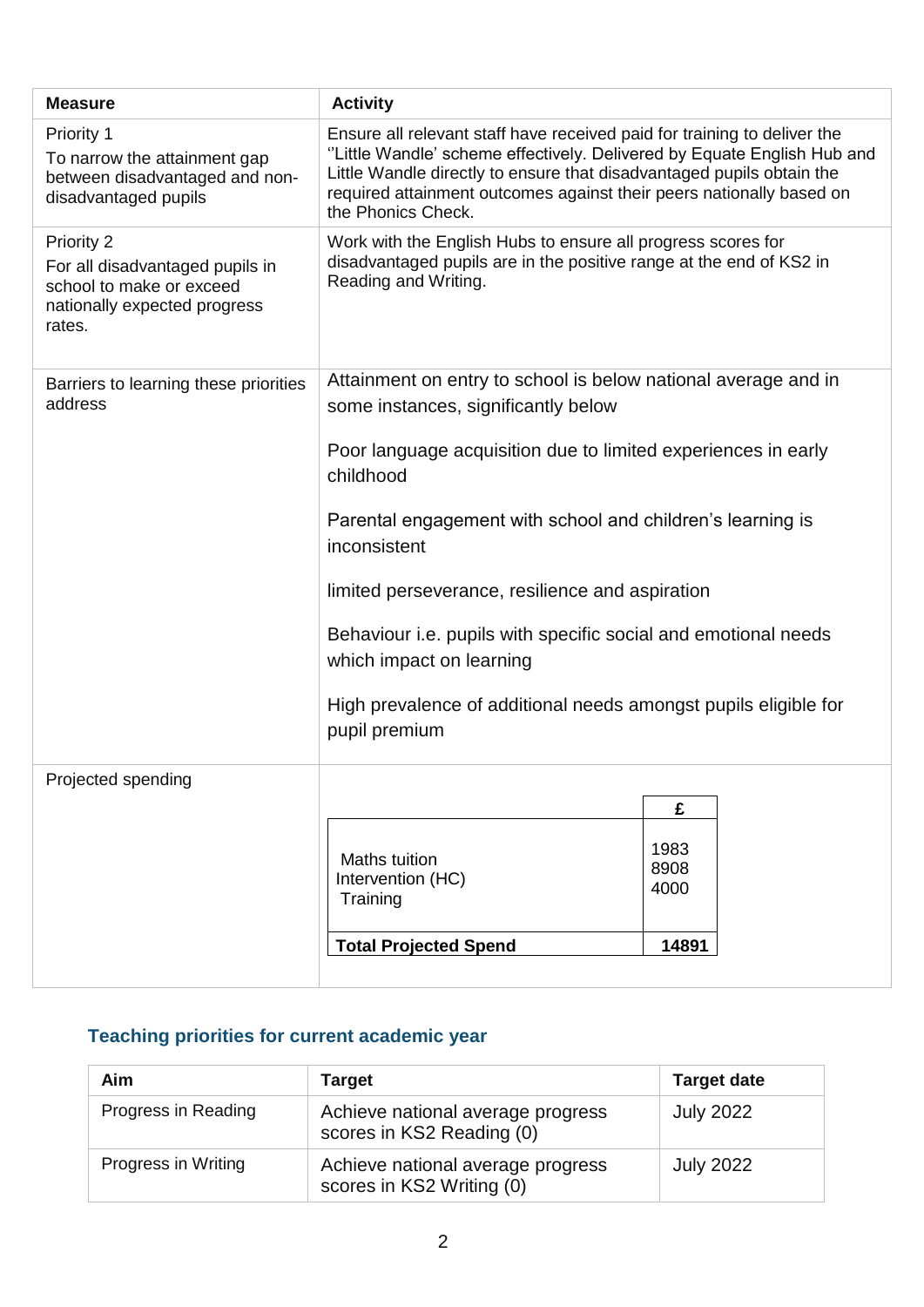| Progress in Mathematics | Achieve national average progress<br>scores in KS2 Maths (0) | <b>July 2022</b> |
|-------------------------|--------------------------------------------------------------|------------------|
| <b>Phonics</b>          | Achieve national average expected<br>standard in PSC         | <b>July 2021</b> |
| Other                   | Ensure attendance of disadvantaged<br>pupils is above 95%    | <b>July 2021</b> |

**Remember to focus support on disadvantaged pupils reaching the expected standard in phonics check at end of year 1.**

### **Targeted academic support for current academic year**

| <b>Measure</b>                                                  | <b>Activity</b>                                                                                                                                                                                                  |  |  |  |
|-----------------------------------------------------------------|------------------------------------------------------------------------------------------------------------------------------------------------------------------------------------------------------------------|--|--|--|
| Priority 1<br>Reading/phonics                                   | To ensure that the new Phonic Reading Scheme (little Wandle)<br>$\bullet$<br>is monitored closely and pupils making below expected progress<br>are identified in Pupil Progress Meetings                         |  |  |  |
|                                                                 | Target disadvantaged pupils using in house data and provide<br>$\bullet$<br>additional staffing for Y1-3 reading groups                                                                                          |  |  |  |
|                                                                 | To monitor the Reading in KS2 and ensure regular reading<br>$\bullet$<br>opportunities are being seen and that children are given<br>appropriate books                                                           |  |  |  |
|                                                                 | To celebrate the reading breadth with a weekly Reading<br>$\bullet$                                                                                                                                              |  |  |  |
|                                                                 | To create a welcoming and positive reading environment in each<br>$\bullet$<br>class, the library and the entrance hall.                                                                                         |  |  |  |
|                                                                 | To analyse summative assessment data and identify the children<br>$\bullet$<br>who require catch up                                                                                                              |  |  |  |
|                                                                 | To embed understanding and knowledge through a thematic<br>$\bullet$<br>approach                                                                                                                                 |  |  |  |
|                                                                 | To promote a love of reading throughout school<br>$\bullet$                                                                                                                                                      |  |  |  |
| Priority 2<br>To ensure summative<br>end of KS2 results are at, | To increase capacity of adults in every YG from Rec to Y6 to<br>$\bullet$<br>provide a more favourable staff to pupil ratio, resulting in positive<br>progress gains                                             |  |  |  |
| or exceed, national<br>expectations for progress                | To upskill support staff with appropriate approaches and<br>$\bullet$<br>pedagogy to teaching interventions                                                                                                      |  |  |  |
|                                                                 | To identify pupils who may require more targeted support on a<br>$\bullet$<br>daily basis                                                                                                                        |  |  |  |
| Barriers to learning these<br>priorities address                | Pupils have been working remotely for a considerable time over<br>$\bullet$<br>the past 6 months, some being affected by class bubbles<br>isolating and all bar the key workers being at home during<br>lockdown |  |  |  |
|                                                                 | Pupils basic emotional and social needs may not be currently<br>$\bullet$<br>met and thus mean they are not in a position to make<br>accelerated progress                                                        |  |  |  |
|                                                                 | Learning behaviours at lunchtime may need developing due to<br>$\bullet$<br>long periods of self isolation                                                                                                       |  |  |  |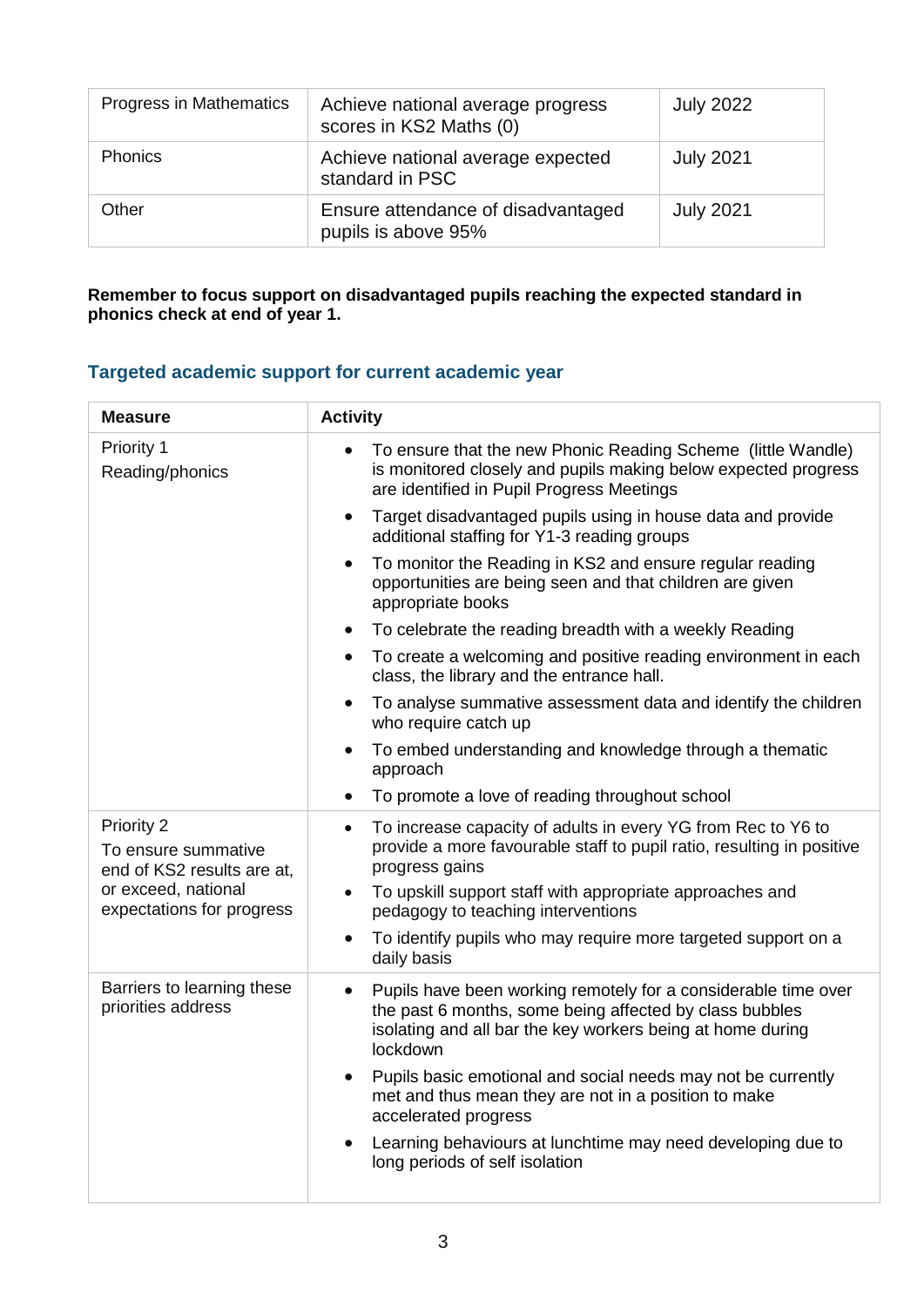| Projected spending |                                                         |       |  |
|--------------------|---------------------------------------------------------|-------|--|
|                    | Ey/KS1 Books                                            | 3000  |  |
|                    | Additional TAs in afternoon<br>Intervention by pastoral | 28173 |  |
|                    | lead                                                    | 14862 |  |
|                    | <b>Total Projected Spend</b>                            | 46035 |  |

## **Wider strategies for current academic year**

| <b>Measure</b>                                                                                   | <b>Activity</b>                                                                                                                                                                                                                                                                                                                                                                                                                                                                                                                                                   |                                     |  |  |
|--------------------------------------------------------------------------------------------------|-------------------------------------------------------------------------------------------------------------------------------------------------------------------------------------------------------------------------------------------------------------------------------------------------------------------------------------------------------------------------------------------------------------------------------------------------------------------------------------------------------------------------------------------------------------------|-------------------------------------|--|--|
| To improve the mental<br>health and well-being of<br>all children post lockdown                  | Purchase a new PSHE scheme<br>$\bullet$<br>AS to provide well-being support to pupils                                                                                                                                                                                                                                                                                                                                                                                                                                                                             |                                     |  |  |
| Priority 2<br>To enhance pupils'<br>cultural capital by<br>providing a breadth of<br>experiences | To ensure the curriculum is balanced and carefully sequenced,<br>$\bullet$<br>and the Creative Curriculum allows opportunities for cultural<br>development<br>To allow all disadvantaged children a free residential in Y6.<br>$\bullet$<br>To allow pupils to partake in visits, both virtually and in school,<br>$\bullet$<br>which build on skills and knowledge from curriculum lessons and<br>adapts to current restrictions caused by #Covid19<br>To have themed curriculum days to deepen children's<br>$\bullet$<br>understanding of specific topic areas |                                     |  |  |
| Priority 3<br>To work reactively with<br>families and provide<br>bespoke support                 | To allocate a contingency fund, in light of #Covid19, to support<br>$\bullet$<br>current pupils and those who are new to school. This may be on<br>additional interventions or additional adult support from AS                                                                                                                                                                                                                                                                                                                                                   |                                     |  |  |
| Barriers to learning these<br>priorities address                                                 | Poor attendance, including the impact of #Covid19<br>$\bullet$<br>Ensure targeted children attend breakfast club and have access<br>to AS                                                                                                                                                                                                                                                                                                                                                                                                                         |                                     |  |  |
| Projected spending                                                                               | Learning Behaviour and at-<br>tendance 0.5 FTE<br>50% Y6 Residential Costs<br>Trip subsidies<br><b>Total Projected Spend</b>                                                                                                                                                                                                                                                                                                                                                                                                                                      | £<br>14862<br>1500<br>1000<br>17362 |  |  |

## **Monitoring and Implementation**

| <b>Area</b> | <b>Challenge</b>                                                                                | <b>Mitigating action</b>                                              |
|-------------|-------------------------------------------------------------------------------------------------|-----------------------------------------------------------------------|
| Teaching    | Ensuring enough time is given to<br>allow staff high quality<br><b>Professional Development</b> | Use of I twilight sessions.<br>Cover for the SLT on a weekly<br>basis |